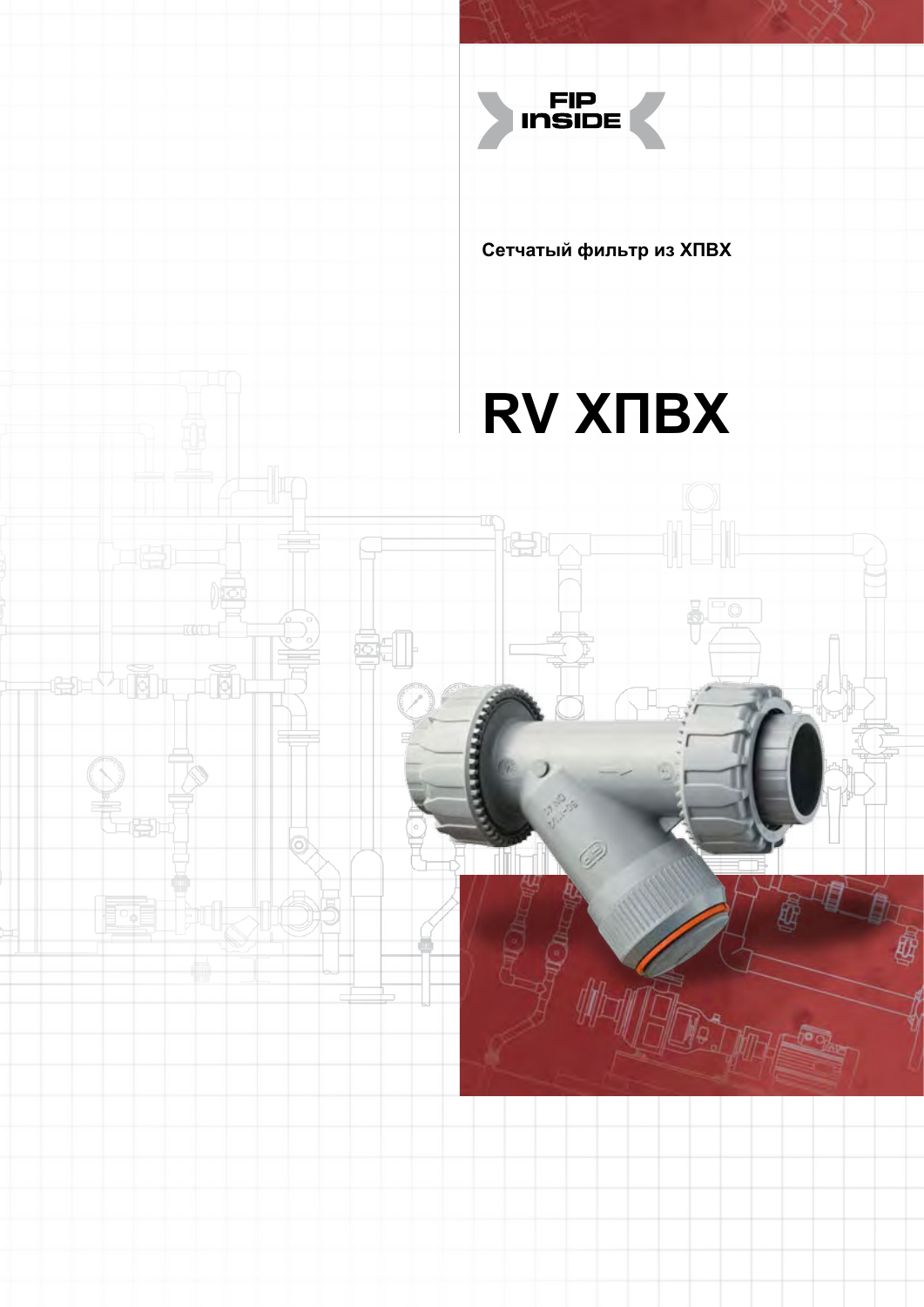Все данные настоящей публикации носят справочный характер. Гарантии предоставляются в соответствии с междунаро́дными нормами и правилами. Компания FIP оставляет за собой право<br>на внесение изменений в номенклатуру продукции, приведенную в данном каталоге.



**172**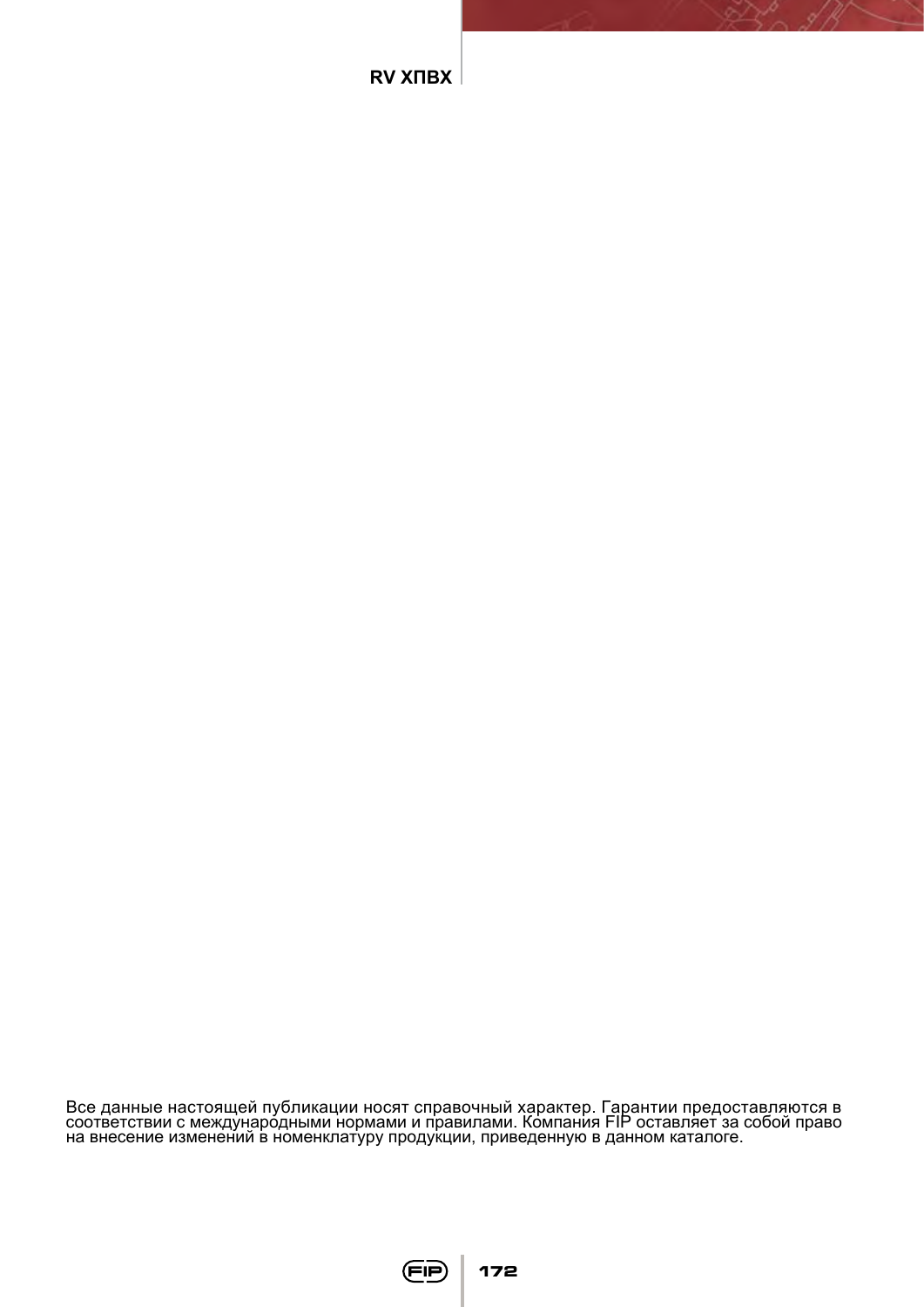## **Сетчатый фильтр из ХПВХ**

- Сетчатые фильтры производства FIP применяются для удаления твердых взвешенных веществ в растворах, протекающих через фильтр с помощью улавливающей сетки.
- Диаметры от d16 мм до d110 мм
- Давление: номинальное рабочее давление 16 бар при 20°С (вода)

• FIP ХПВХ пригоден для транспортировки пищевых продуктов и питьевой воды и соответствует всем действующим стандартам и правилам.

- Обслуживание фильтра может производиться без снятия с трубопроводной системы.
- **www.fipnet.it**



#### **Условные обозначения**

- Внешний диаметр трубы, мм  $\mathbf d$
- Номинальный внутренний диаметр, мм **DN**
- Номинальный размер резьбы в дюймах  $\mathbf{R}$
- **PN** Номинальное давление, бар (максимальное рабочее давление при температуре воды 20°С)
- Вес в граммах  $\mathbf{q}$
- $\mathbf{K}$ Ключ крышки
- **XNRX** Поливинилхлорид хлорированный
- Этилен-пропилен каучук **EPDM**
- Фторэластомер (витон) FPM(FKM)

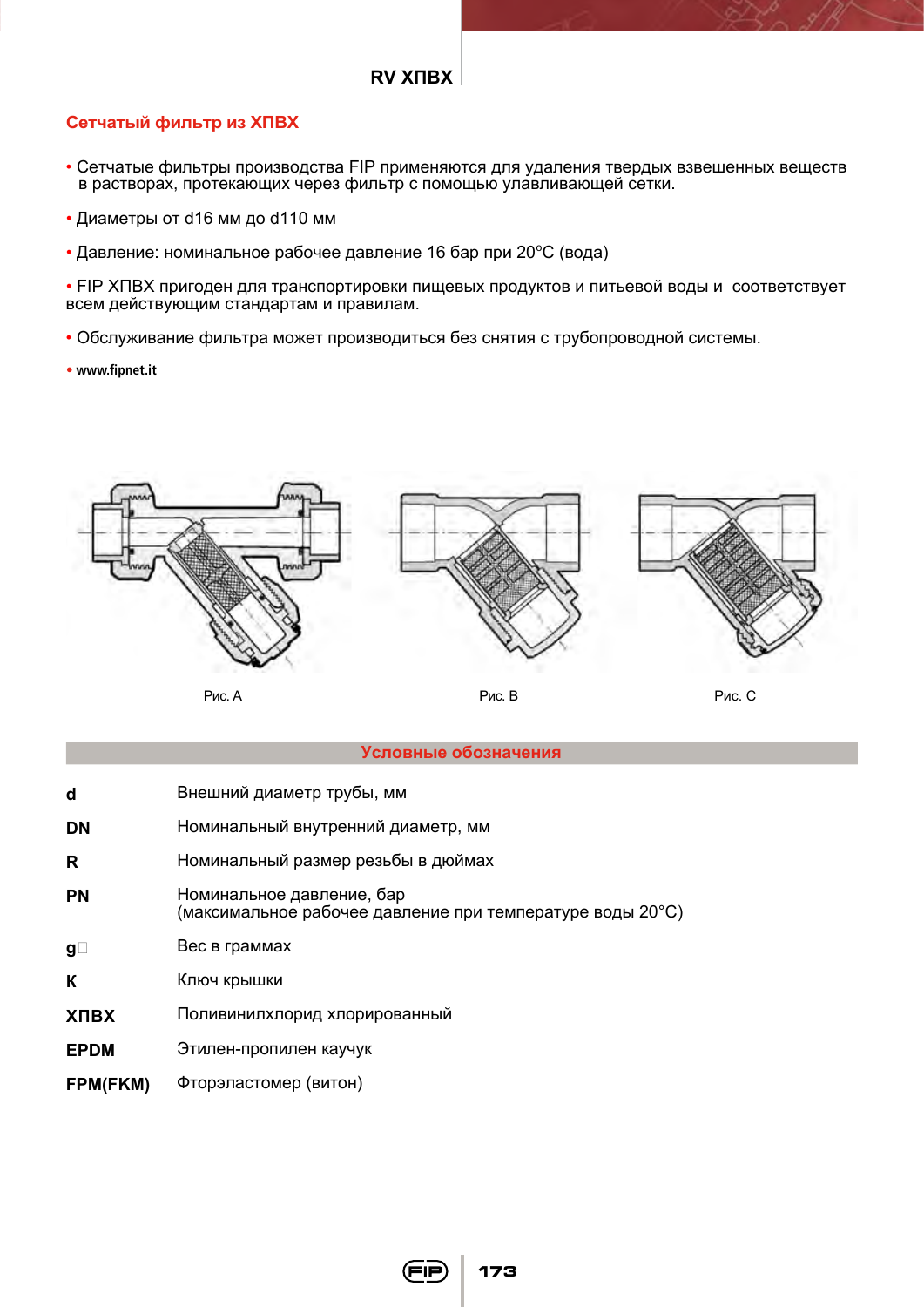#### **Технические характеристики**



- Размеры сетки
- График потери давления
- График изменения давления в зависимости от температуры для воды и жидкостей, в отношении которых ХПВХ классифицируется как ХИМИЧЕСКИ СТОЙКИЙ (см. «Справочник по химической стойкости»). Во всех других случаях требуется соответствующее снижение номинального давления PN. (25 лет с учётом фактора безопасности)
- Полная поверхность фильтрации, At  $(\text{cm}^2)$

 Коэффициент потока  $k_{v100}$ 

Под коэффициентом потока  $k_{v100}$  подразумевается расход Q, выраженный в литрах в минуту (температура воды 20°С), при котором происходит потеря напора Δp = 1 бар для определенного положения клапана. Значения k<sub>v100</sub>, указанные в таблице, рассчитаны для полностью открытого клапана.

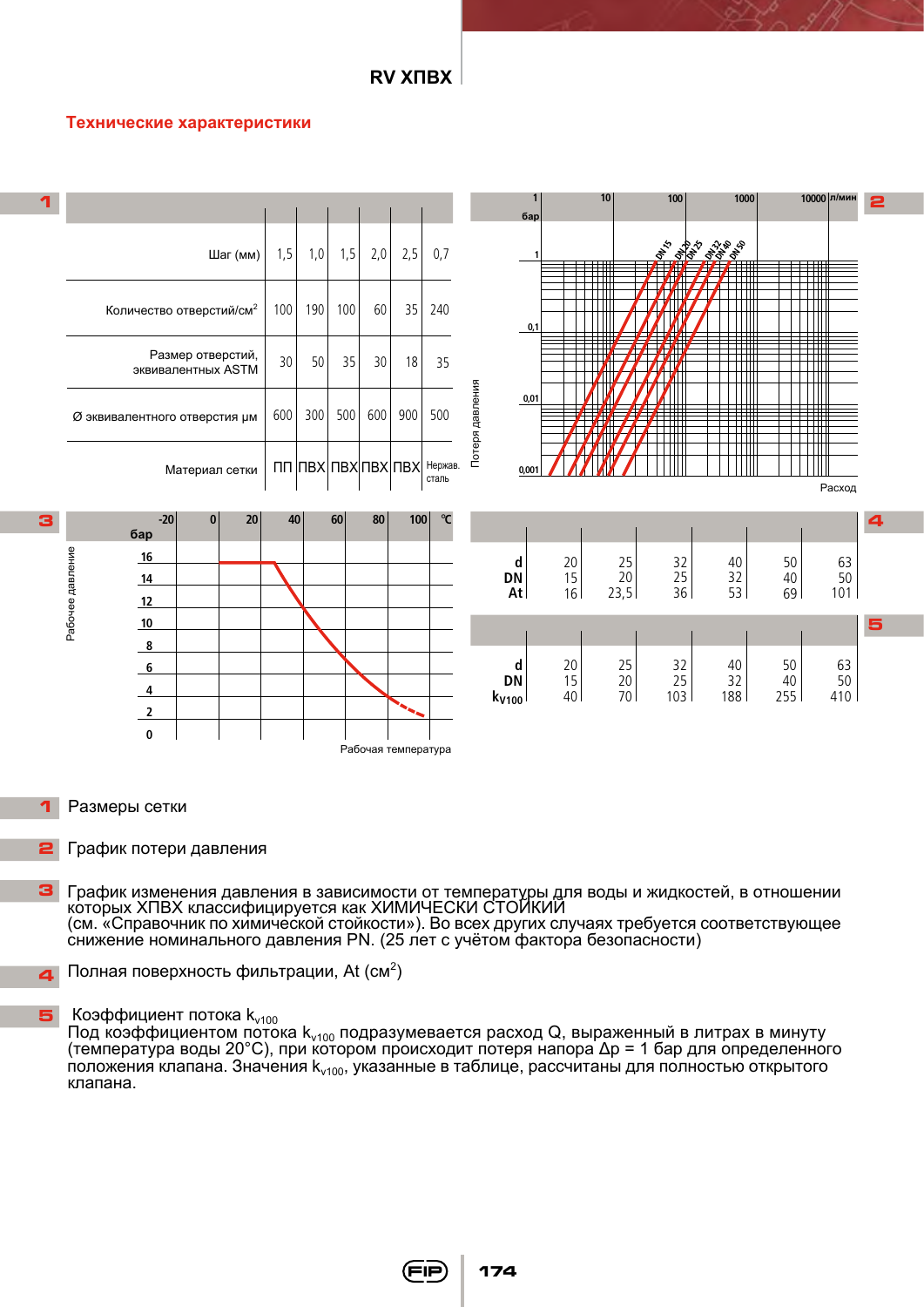## **Размеры**

Сетчатые фильтры из ХПВХ доступны в модификациях с окончаниями, которые соответствуют следующим стандартам:

Клеевое соединение: ISO 727, EN ISO 15493, ASTM F439

Для соединения с трубами, которые соответствуют стандартам EN ISO 15493, DIN 8079/8080,ASTM D1785/76

Резьбовое соединение: ASTM 2464/76, ASA ANSI B1.20.1

## **RVUIC**

## **СЕТЧАТЫЙ ФИЛЬТР**

с муфтовыми окончаниями с под клеевое соединение, метрическая серия

|      | a        | <b>DN</b> | <b>PN</b> | A<br>max   | B          |                  |          |            | Н          | g           |
|------|----------|-----------|-----------|------------|------------|------------------|----------|------------|------------|-------------|
|      | 20<br>25 | 15<br>20  | 16<br>16  | 125<br>145 | 72<br>84   | 55<br>66         | 16<br>19 | 103<br>120 | 135<br>158 | 231<br>392  |
|      | 32       | 25        | 16        | 165        | 95         | 75               | 22       | 132        | 176        | 576         |
| Amax | 40<br>50 | 32<br>40  | 16<br>16  | 190<br>210 | 111<br>120 | 87<br>100        | 26<br>31 | 155<br>181 | 207<br>243 | 802<br>1199 |
|      | 63       | 50        | 16        | 240        | 139        | 120 <sub>1</sub> | 38       | 222        | 298        | 2018        |

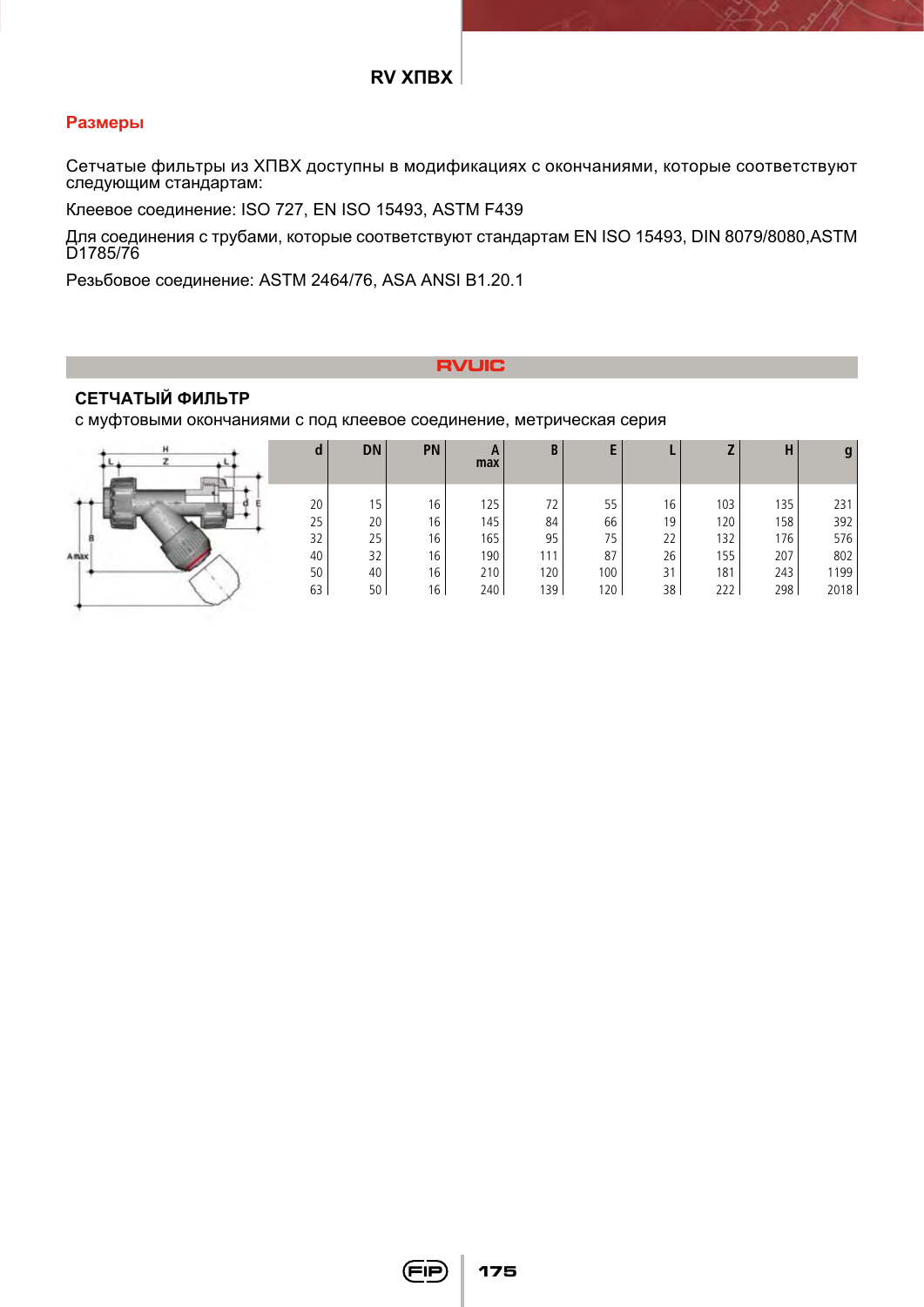## **Монтаж**

- 1) Сетчатый фильтр может быть установлен на трубопроводах в любом положении с условием, что стрелка на корпусе должна соответствовать направлению движения потока и крышка корпуса клапана всегда должна быть направлена вниз.
- 2) В процессе монтажа грязеуловителя на вертикальном трубопроводе следует принять особые предосторожности против попадания клея внутрь корпуса грязеуловителя.
- 3) Для предотвращения возможности порчи улавливающей сетки грязеуловителя, конструкция трубопроводной системы должна быть защищена от протекания жидкости в направлении обратном направлению стрелки на корпусе грязеуловителя.

## **Демонтаж**

- 1) Отключите участок трубопровода, на котором располагается фильтр, от системы.
- 2) Раскрутите накидную гайку (7) и извлеките крышку фильтра (3-4) из корпуса (1)
- 3) Удалите кольцевое уплотнение (6) и фильтрующую сетку (2)
- 4) Удалите стопорное кольцо (8) и разъедините крышку фильтра (3) и накидную гайку (7).
- 5) Удалите кольцевое уплотнение (5).

## **Сборка**

- 1) Установите кольцевое уплотнение (5) в предназначенное для него место на крышке (3).
- 2) Наденьте накидную гайку (7) на крышку корпуса фильтра и зафиксируйте стопорным кольцом (8).
- 3) Вставите фильтрующую сетку (2) в крышку фильтра (3-4) и зафиксируйте кольцом (6).
- 4) Вставите крышку (3) в корпус фильтра (1) и затяните накидную гайку (7).

#### **Предупреждение**

• Периодически проверяйте фильтрующую сетку на предмет загрязнения.

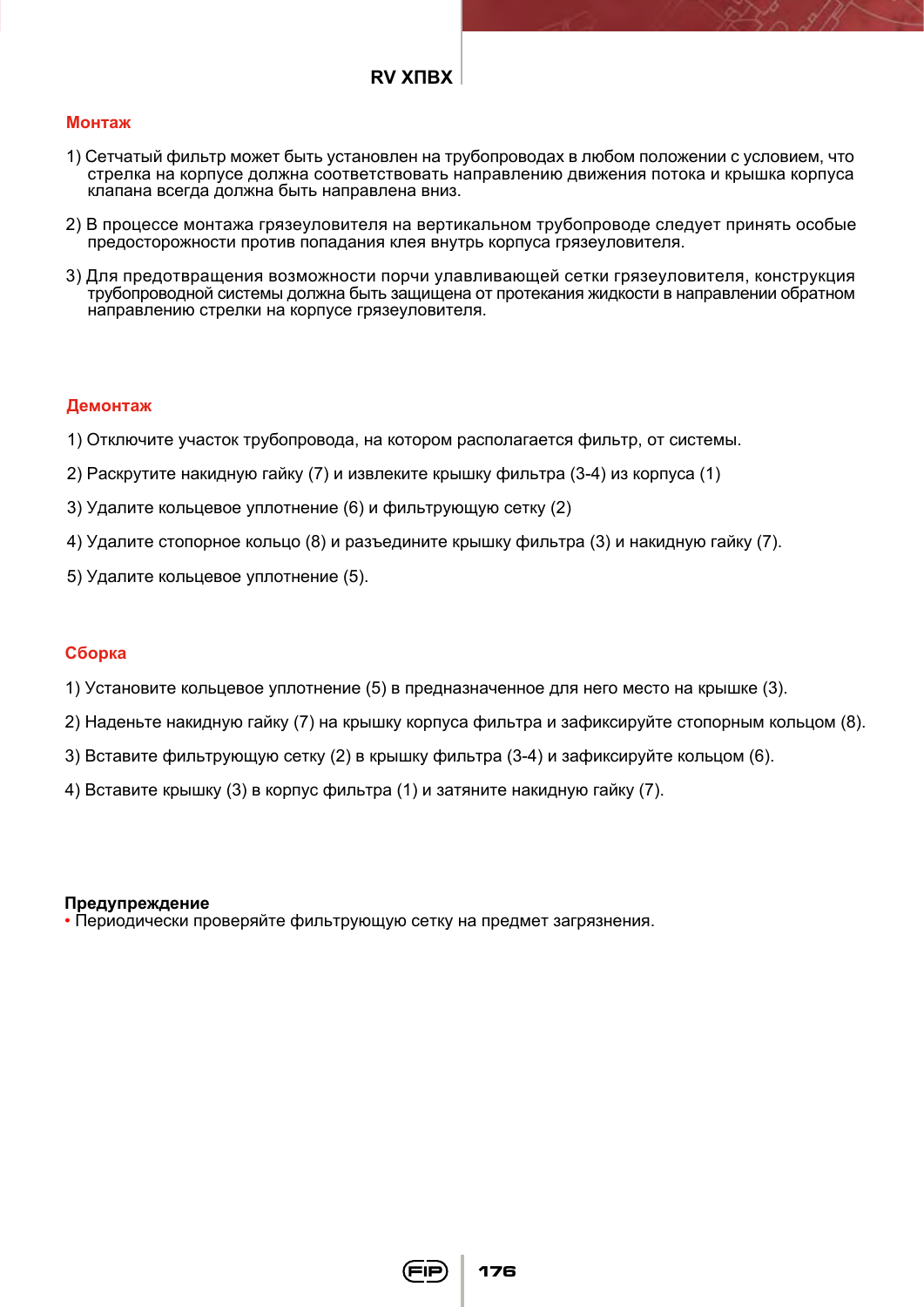

Рис. A (DN 15 ÷ 50)

| Поз.  | Наименование компонента | Материал              |
|-------|-------------------------|-----------------------|
|       | Корпус                  | <b>XNBX</b>           |
| $2^*$ | Фильтрующая сетка       | PVC/нержавеющая сталь |
| 3     | Крышка корпуса          | <b>XNBX</b>           |
| 4     | Кожух сетки             | <b>XNBX</b>           |
| $5*$  | Кольцевое уплотнение    | EPDM/FPM              |
| 6     | Кольцо                  | <b>XNBX</b>           |
| 7     | Накидная гайка          | <b>XNBX</b>           |
| 8     | Фиксирующее кольцо      | <b>XNBX</b>           |
| $9*$  | Кольцевое уплотнение    | EPDM/FPM              |
| $10*$ | Подсоединтельные детали | <b>XNBX</b>           |
| 11    | Накидная гайка          | <b>XNBX</b>           |

**177**

(FIP)